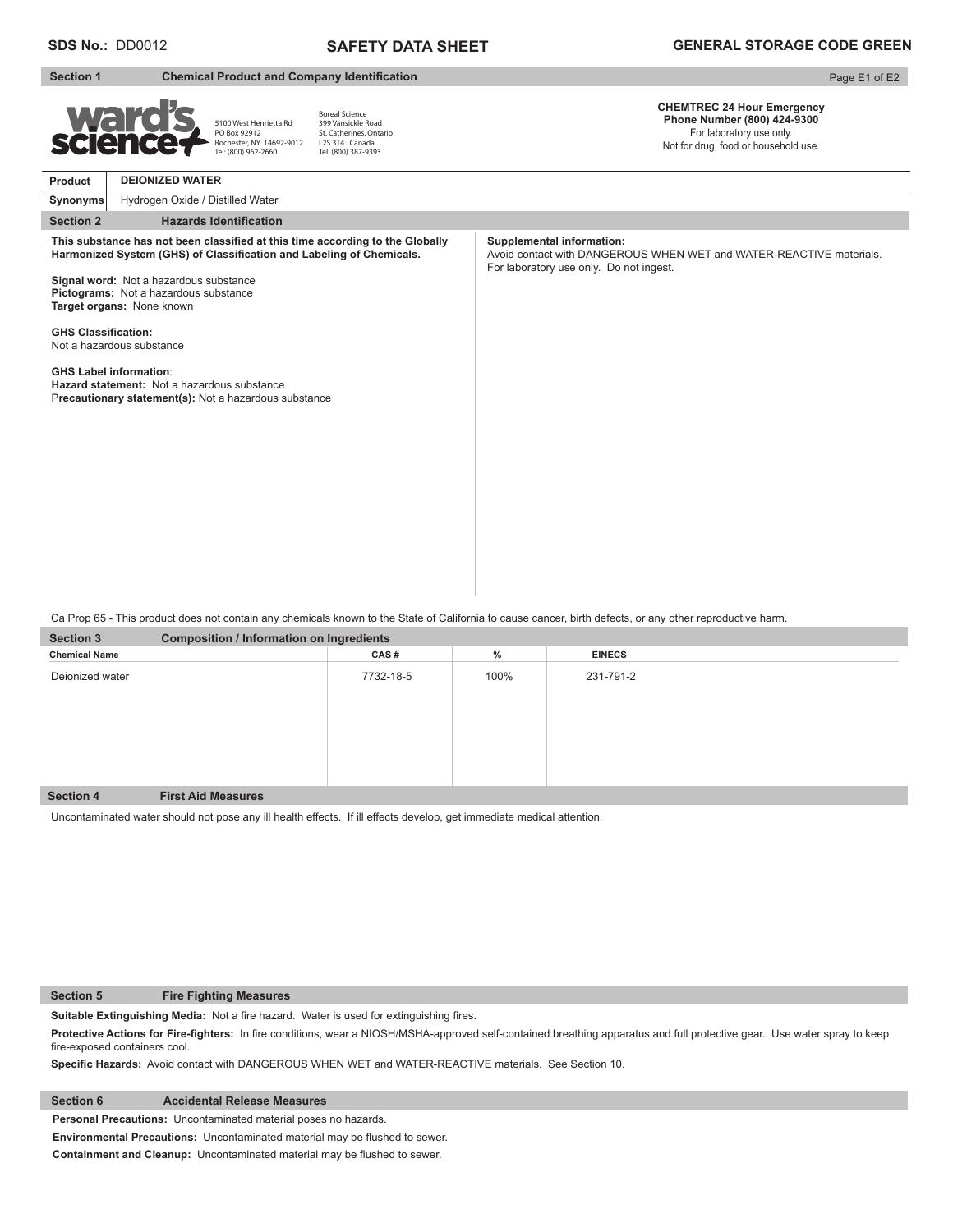# **Section 7 Handling & Storage**

Precautions for Safe Handling: Read label on container before using. Not for drug, food or household use. Do not wear contact lenses when working with chemicals. Keep out of reach of children. Wash thoroughly after handling.

**Conditions for Safe Storage:** Store in a cool area away from water-reactive or dangerous when wet substances.

| <b>Section 8</b>        | <b>Exposure Controls / Personal Protection</b> |             |             |                    |  |  |
|-------------------------|------------------------------------------------|-------------|-------------|--------------------|--|--|
| <b>Exposure Limits:</b> | <b>Chemical Name</b>                           | ACGIH (TLV) | OSHA (PEL)  | <b>NIOSH (REL)</b> |  |  |
|                         | None listed                                    | None listed | None listed | None listed        |  |  |

**Engineering controls:** None required.

I

I

**Respiratory protection:** None required.

| <b>Section 9</b><br><b>Physical &amp; Chemical Properties</b>                                                                                                                                                                                                                                                                                                                                                                                                                                                                                                                                                                                                                                                                                                                                                                                                                                                                                                                                                                              |                                                                                                         |                                                                                                                                                                                               |                         |            |                                                                                                                                                                                                                                                                         |                      |  |  |
|--------------------------------------------------------------------------------------------------------------------------------------------------------------------------------------------------------------------------------------------------------------------------------------------------------------------------------------------------------------------------------------------------------------------------------------------------------------------------------------------------------------------------------------------------------------------------------------------------------------------------------------------------------------------------------------------------------------------------------------------------------------------------------------------------------------------------------------------------------------------------------------------------------------------------------------------------------------------------------------------------------------------------------------------|---------------------------------------------------------------------------------------------------------|-----------------------------------------------------------------------------------------------------------------------------------------------------------------------------------------------|-------------------------|------------|-------------------------------------------------------------------------------------------------------------------------------------------------------------------------------------------------------------------------------------------------------------------------|----------------------|--|--|
| Appearance: Clear, colorless liquid.<br>Odor: No odor.<br><b>Odor threshold:</b> Data not available<br>pH: Data not available<br>Melting / Freezing point: $0^{\circ}$ C (32 $^{\circ}$ F)<br>Boiling point: $100^{\circ}$ C (212 $^{\circ}$ F)<br>Flash point: Not flammable                                                                                                                                                                                                                                                                                                                                                                                                                                                                                                                                                                                                                                                                                                                                                              | Vapor pressure (mm Hg): 14<br>Vapor density (Air = 1): $0.7$<br><b>Solubility(ies): Complete</b>        | <b>Evaporation rate (Water = 1): 1</b><br>Flammability (solid/gas): Not flammable<br>Explosion limits: Lower / Upper: Not flammable<br>Relative density (Specific gravity): 0.99707 @ 20/20°C |                         |            | <b>Partition coefficient:</b> (n-octanol / water): Data not available<br>Auto-ignition temperature: Not flammable<br>Decomposition temperature: Data not available.<br>Viscosity: Data not available.<br>Molecular formula: H <sub>2</sub> O<br>Molecular weight: 18.01 |                      |  |  |
| <b>Section 10</b><br><b>Stability &amp; Reactivity</b>                                                                                                                                                                                                                                                                                                                                                                                                                                                                                                                                                                                                                                                                                                                                                                                                                                                                                                                                                                                     |                                                                                                         |                                                                                                                                                                                               |                         |            |                                                                                                                                                                                                                                                                         |                      |  |  |
| <b>Chemical stability: Stable</b><br>Conditions to avoid: Absorption of fumes and carbon dioxide gas.                                                                                                                                                                                                                                                                                                                                                                                                                                                                                                                                                                                                                                                                                                                                                                                                                                                                                                                                      |                                                                                                         | Hazardous polymerization: Will not occur.                                                                                                                                                     |                         |            |                                                                                                                                                                                                                                                                         |                      |  |  |
| Incompatible materials: Water-reactive metals: sodium, potassium, calcium, barium, alkali metal alloys, liquid amalgams, amides, carbides, hydrides, aluminum powders,<br>silicides, cerium, concentrated acids.                                                                                                                                                                                                                                                                                                                                                                                                                                                                                                                                                                                                                                                                                                                                                                                                                           |                                                                                                         |                                                                                                                                                                                               |                         |            |                                                                                                                                                                                                                                                                         |                      |  |  |
| Hazardous decomposition products: Electrolysis will produce explosive and flammable hydrogen and oxygen.                                                                                                                                                                                                                                                                                                                                                                                                                                                                                                                                                                                                                                                                                                                                                                                                                                                                                                                                   |                                                                                                         |                                                                                                                                                                                               |                         |            |                                                                                                                                                                                                                                                                         |                      |  |  |
| <b>Section 11</b><br><b>Toxicological Information</b>                                                                                                                                                                                                                                                                                                                                                                                                                                                                                                                                                                                                                                                                                                                                                                                                                                                                                                                                                                                      |                                                                                                         |                                                                                                                                                                                               |                         |            |                                                                                                                                                                                                                                                                         |                      |  |  |
| Serious eye damage/irritation: Data not available<br>Respiratory or skin sensitization: Data not available<br>Germ cell mutagenicity: Data not available<br>Carcinogenity: Data not available<br>NTP: No component of this product present at levels greater than or equal to 0.1% is identified as a known or anticipated carcinogen by NTP.<br>IARC: No component of this product present at levels greater than or equal to 0.1% is identified as probable, possible or confirmed human carcinogen by IARC.<br>OSHA: No component of this product present at levels greater than or equal to 0.1% is identified as a carcinogen or potential carcinogen by OSHA.<br>Reproductive toxicity: Data not available<br>STOT-single exposure: Data not available<br>STOT-repeated exposure: Data not available<br>Aspiration hazard: Data not available<br><b>Potential health effects:</b><br>Inhalation: No ill effects expected.<br>Ingestion: No ill effects expected.<br>Skin: No ill effects expected.<br>Eyes: No ill effects expected. |                                                                                                         |                                                                                                                                                                                               |                         |            |                                                                                                                                                                                                                                                                         |                      |  |  |
| Additional information: RTECS #: Data not available                                                                                                                                                                                                                                                                                                                                                                                                                                                                                                                                                                                                                                                                                                                                                                                                                                                                                                                                                                                        |                                                                                                         |                                                                                                                                                                                               |                         |            |                                                                                                                                                                                                                                                                         |                      |  |  |
| <b>Section 12</b><br><b>Ecological Information</b>                                                                                                                                                                                                                                                                                                                                                                                                                                                                                                                                                                                                                                                                                                                                                                                                                                                                                                                                                                                         |                                                                                                         |                                                                                                                                                                                               |                         |            |                                                                                                                                                                                                                                                                         |                      |  |  |
| <b>Toxicity to fish:</b> No data available<br>Toxicity to daphnia and other aquatic invertebrates: No data available<br>Toxicity to algae: No data available<br>Persistence and degradability: No data available<br>Bioaccumulative potential: No data available<br>Mobility in soil: No data available<br><b>PBT and vPvB assessment:</b> No data available<br>Other adverse effects: An environmental hazard cannot be excluded in the event of unprofessional handling or disposal.<br><b>Section 13</b><br><b>Disposal Considerations</b><br>These disposal guidelines are intended for the disposal of catalog-size quantities only. Federal regulations may apply to empty container. State and/or local                                                                                                                                                                                                                                                                                                                             |                                                                                                         |                                                                                                                                                                                               |                         |            |                                                                                                                                                                                                                                                                         |                      |  |  |
| regulations may be different. Dispose of in accordance with all local, state and federal regulations or contract with a licensed chemical disposal agency.                                                                                                                                                                                                                                                                                                                                                                                                                                                                                                                                                                                                                                                                                                                                                                                                                                                                                 |                                                                                                         |                                                                                                                                                                                               |                         |            |                                                                                                                                                                                                                                                                         |                      |  |  |
| <b>Section 14</b>                                                                                                                                                                                                                                                                                                                                                                                                                                                                                                                                                                                                                                                                                                                                                                                                                                                                                                                                                                                                                          | Transport Information (US DOT / CANADA TDG)                                                             |                                                                                                                                                                                               |                         |            |                                                                                                                                                                                                                                                                         |                      |  |  |
| <b>UN/NA number:</b> Not applicable<br>Hazard class: Not applicable<br><b>Exceptions:</b> Not applicable                                                                                                                                                                                                                                                                                                                                                                                                                                                                                                                                                                                                                                                                                                                                                                                                                                                                                                                                   | <b>Shipping name:</b> Not Regulated<br>Packing group: Not applicable<br>2012 ERG Guide # Not applicable |                                                                                                                                                                                               | Reportable Quantity: No |            |                                                                                                                                                                                                                                                                         | Marine pollutant: No |  |  |
| <b>Section 15</b><br><b>Regulatory Information</b>                                                                                                                                                                                                                                                                                                                                                                                                                                                                                                                                                                                                                                                                                                                                                                                                                                                                                                                                                                                         |                                                                                                         |                                                                                                                                                                                               |                         |            |                                                                                                                                                                                                                                                                         |                      |  |  |
| A chemical is considered to be listed if the CAS number for the anhydrous form is on the Inventory list.                                                                                                                                                                                                                                                                                                                                                                                                                                                                                                                                                                                                                                                                                                                                                                                                                                                                                                                                   |                                                                                                         |                                                                                                                                                                                               |                         |            |                                                                                                                                                                                                                                                                         |                      |  |  |
| Component                                                                                                                                                                                                                                                                                                                                                                                                                                                                                                                                                                                                                                                                                                                                                                                                                                                                                                                                                                                                                                  | <b>TSCA</b>                                                                                             | <b>CERLCA (RQ)</b>                                                                                                                                                                            | <b>RCRA code</b>        | <b>DSL</b> | <b>NDSL</b>                                                                                                                                                                                                                                                             |                      |  |  |
| Deionized water                                                                                                                                                                                                                                                                                                                                                                                                                                                                                                                                                                                                                                                                                                                                                                                                                                                                                                                                                                                                                            | Listed                                                                                                  | Not listed                                                                                                                                                                                    | Not listed              | Listed     | Not listed                                                                                                                                                                                                                                                              |                      |  |  |
| <b>Section 16</b><br><b>Other Information</b>                                                                                                                                                                                                                                                                                                                                                                                                                                                                                                                                                                                                                                                                                                                                                                                                                                                                                                                                                                                              |                                                                                                         |                                                                                                                                                                                               |                         |            |                                                                                                                                                                                                                                                                         |                      |  |  |
| The information contained herein is furnished without warranty of any kind. Employers should use this information only as a supplement to other information gathered by them and must make indepen-<br>dent determinations of suitability and completeness of information from all sources to assure proper use of these materials and the safety and health of employees. NTP: National Toxicology Program,<br>IARC: International Agency for Research on Cancer, OSHA: Occupational Safety and Health Administration, STOT: Specific Target Organ Toxicity, SE: Single Exposure, RE: Repeated Exposure,<br>ERG: Emergency Response Guidebook.                                                                                                                                                                                                                                                                                                                                                                                            |                                                                                                         |                                                                                                                                                                                               |                         |            |                                                                                                                                                                                                                                                                         |                      |  |  |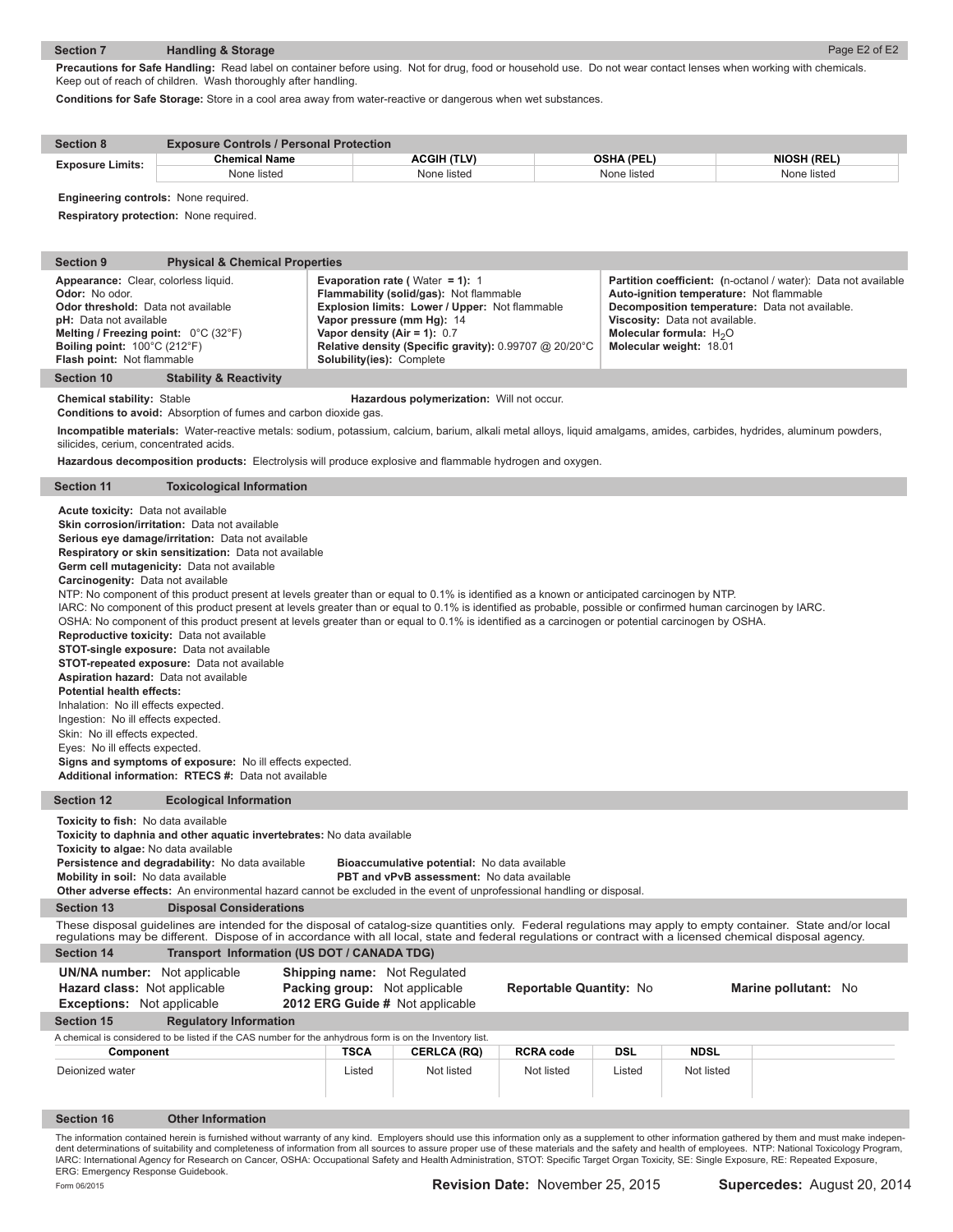|                  | <b>FICHE DE DONNÉES DE SÉCURITÉ</b><br><b>SDS No.: DD0012</b>                                                                                     |                                                                                                                                                                                                                                               |                                                                                                                                                      | <b>GÉNÉRAL CODE D'ENTREPOSAGE VERT</b>                                                                                                                                               |  |  |  |  |
|------------------|---------------------------------------------------------------------------------------------------------------------------------------------------|-----------------------------------------------------------------------------------------------------------------------------------------------------------------------------------------------------------------------------------------------|------------------------------------------------------------------------------------------------------------------------------------------------------|--------------------------------------------------------------------------------------------------------------------------------------------------------------------------------------|--|--|--|--|
| <b>Section 1</b> |                                                                                                                                                   |                                                                                                                                                                                                                                               | L'identification de produit chimique et de compagnie                                                                                                 | Page F1 of F2                                                                                                                                                                        |  |  |  |  |
| <b>Ward</b>      |                                                                                                                                                   | 5100 West Henrietta Rd<br>PO Box 92912<br>Rochester, NY 14692-9012<br>Tel: (800) 962-2660                                                                                                                                                     | <b>Boreal Science</b><br>399 Vansickle Road<br>St. Catherines, Ontario<br>L2S 3T4 Canada<br>Tel: (800) 387-9393                                      | <b>CHEMTREC 24 Numéros De Téléphone</b><br>De Secours D'Heure (800) 424-9300<br>Pour l'usage de laboratoire seulement.<br>Pas pour l'usage de drogue, de nourriture<br>ou de ménage. |  |  |  |  |
| Produit          | L'EAU DÉSIONISÉE                                                                                                                                  |                                                                                                                                                                                                                                               |                                                                                                                                                      |                                                                                                                                                                                      |  |  |  |  |
| Synonymes        |                                                                                                                                                   | L'oxyde d'hydrogène / L'eau distillée                                                                                                                                                                                                         |                                                                                                                                                      |                                                                                                                                                                                      |  |  |  |  |
| <b>Section 2</b> | <b>Identification De Risques</b>                                                                                                                  |                                                                                                                                                                                                                                               |                                                                                                                                                      |                                                                                                                                                                                      |  |  |  |  |
|                  | Les organes cibles: Aucun connu<br><b>Classification par le GHS:</b><br>N'est pas une substance dangereuse<br>Renseignements sur l'étiquette GHS: | Mention d'avertissement: N'est pas une substance dangereuse<br>Pictogrammes: N'est pas une substance dangereuse<br>Mention de danger: N'est pas une substance dangereuse<br>Déclarations de précaution(s): N'est pas une substance dangereuse | Cette substance n'a pas été classé à ce moment selon le Système général<br>harmonisé (SGH) de classification et d'étiquetage des produits chimiques. | Informations supplémentaires:<br>Eviter tout contact avec des MATIÈRES DANGEREUSES LORSQUE WET et<br>HYDRORÉACTIF. Pour l'usage de laboratoire seulement. Ne pas ingérer.            |  |  |  |  |

**Section 3 Composition / Information Sur Des Ingrédients CA Prop 65** - Ce produit ne contient pas de produits chimiques connus à l'État de Californie pour causer le cancer, des malformations congénitales, ou toute autre atteinte à la reproduction.

| <b>OCCLIOII</b><br><b>Proprietion</b> / Information our Des ingredients |           |      |               |  |  |  |  |
|-------------------------------------------------------------------------|-----------|------|---------------|--|--|--|--|
| Nommé Chimique                                                          | # CAS     | $\%$ | <b>EINECS</b> |  |  |  |  |
| L'eau désionisée                                                        | 7732-18-5 | 100% | 231-791-2     |  |  |  |  |
|                                                                         |           |      |               |  |  |  |  |
|                                                                         |           |      |               |  |  |  |  |
|                                                                         |           |      |               |  |  |  |  |
|                                                                         |           |      |               |  |  |  |  |
|                                                                         |           |      |               |  |  |  |  |
|                                                                         |           |      |               |  |  |  |  |
| <b>Mesures De Premiers Soins</b><br><b>Section 4</b>                    |           |      |               |  |  |  |  |

L'eau non contaminée devrait pas poser de conséquences néfastes. Si des effets négatifs apparaissent, consulter immédiatement un médecin.

#### **Section 5 Mesures De Lutte Contre l'Incendie**

**Moyens d'extinction:** Pas un risque d'incendie. L'eau est utilisée pour éteindre les incendies.

**Actions de protection pour les sapeurs-pompiers:** En cas d'incendie, porter un appareil respiratoire NIOSH / MSHA approuvé autonome et un équipement complet de protection. Utiliser un jet d'eau pour maintenir incendie refroidir les conteneurs exposés.

Dangers spécifiques: Eviter tout contact avec des MATIÈRES DANGEREUSES LORSQUE WET et HYDRORÉACTIF. Voir la section 10.

## **Section 6 Mesures De Déchargement Accidentel**

**Précautions personnelles:** Matériel non contaminé ne pose aucun danger.

**Précautions environnementales:** Matériau non contaminés peuvent être déversées vers les égouts.

Confinement et de nettoyage: Matériau non contaminés peuvent être déversées vers les égouts.